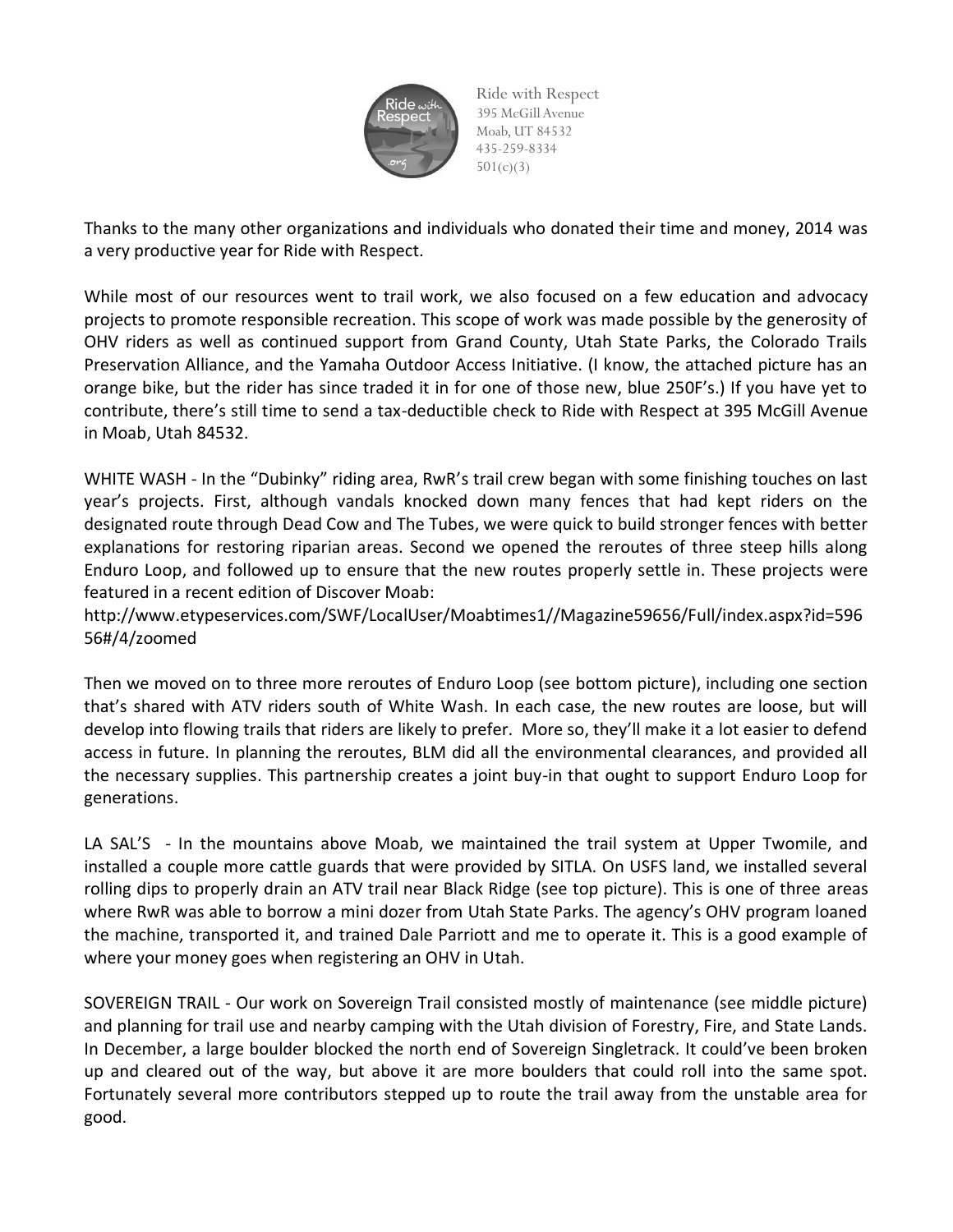EDUCATION - One cost of Moab's strong tourism industry is more traffic on the trails. On top of that, some machines have gotten larger, faster, and more user-friendly for people who are new to the backcountry. To foster safe and courteous use of trails, Tread Lightly produced customized posters of its Ride On Utah campaign. So far RwR has distributed a dozen of these posters to OHV-related businesses in Moab. In addition to riding on designated routes, they encourage reducing your speed, sound, and dust when passing fellow trail users to leave a good impression.

To guide the land managers in providing diverse recreation opportunities while conserving natural resources, a new book is being produced by the National OHV Conservation Council (NOHVCC). As one of several reviewers, I volunteered forty hours to provide feedback for the author. The final draft should establish a practical framework for land managers all over the world. In the meantime, NOHVCC helped produce a great educational video for OHV riders:

https://www.youtube.com/watch?v=L5ipD78o6OM

Contact the Montana Trail Vehicle Riders Association if you'd like to utilize this video in your state.

ADVOCACY – From 2012 you may recall that U.S. Congressman Rob Bishop turned to county governments for his Eastern Utah Public Lands Initiative (EUPLI). The local input would help craft a bill that could benefit all stakeholders. It has the potential to provide stability for various industries and conservation interests. Since RwR has invested over ten-thousand hours toward trail infrastructure on public lands, we have participated through Grand County in EUPLI. We began the year with trips including one to the state capital at the invitation of BlueRibbon Coalition.

Soon our attention returned to Grand County, where public meetings allowed residents to vent their frustrations about the current state of public lands:

http://www.moabtimes.com/view/full\_story/25149121/article--My-View-Local-input-on-federal-landsis-a-grand-opportunity-?

Fortunately the county followed up with more constructive meetings, and RwR participated in a working group on the Big Flat and Labyrinth Rims area, which includes White Wash. Ultimately the county council incorporated many interests into a win-win proposal. We hope that the new county council will honor this work when making recommendations to Rep. Bishop.

MOAB RENDEZVOUS – Next year there will be a new way to support RwR. From April 16th through the 19th, the Rocky Mountain Adventure Riders will host its first Moab Rendezvous event for any kind of motorcyclist who likes to get dirty:

http://www.rmariders.org/

The group is permitted to lead rides on trails from the wide-open Lockhart Basin to the tight and twisty Sovereign Singletrack. I will be there to assist the event hosts, as most of the proceeds will go directly to RwR. Fifty riders have already signed up, but there's room for more. The Moab Rendezvous will surely be the most fun way to support trails and their surroundings.

Although there's a lot to prepare for, winter forces us to slow down and reflect. I am grateful for the widespread support of RwR, which is a tremendous team effort. Here's to health and happiness this holiday season.

Clif Koontz, executive director